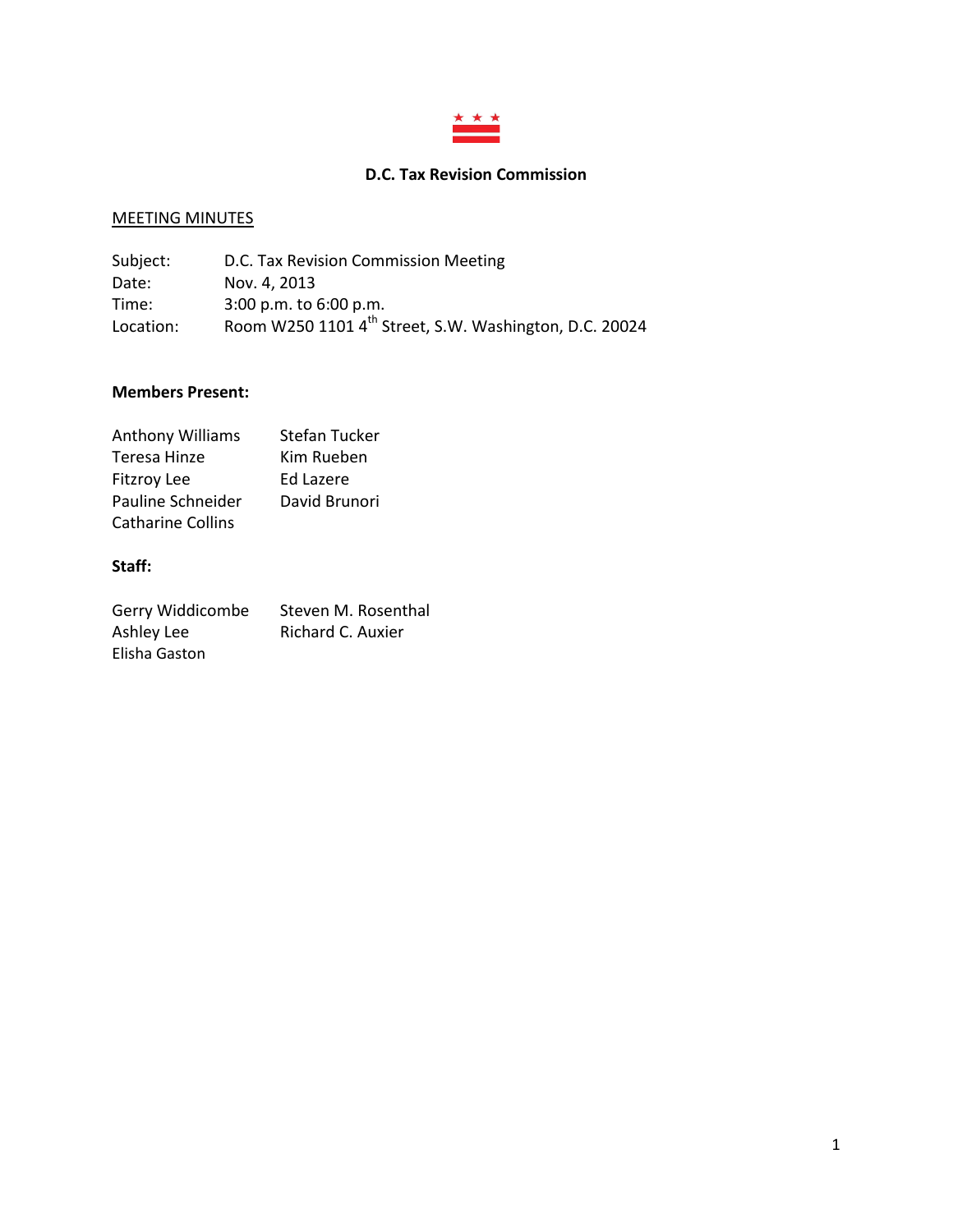## **I. Call to Order (Anthony Williams)**

Mr. Anthony Williams, the chair of the D.C. Tax Revision Commission (the "Commission"), called the meeting to order at 3:16 p.m. He began by thanking the Office of the Chief Financial Officer (OCFO), the Office of Revenue Analysis (ORA), and the Office of Tax and Revenue (OTR) for their exceptional contributions to the Commission's efforts. He announced that electronic copies of all meeting materials are available on the Commission's website, and invited guests to consult with Ms. Ashley Lee for hard copies. Mr. Williams notified those present that the Commission's third public hearing would be held on Nov. 12, 2013, from 5 p.m. to 9 p.m., in the same room (Room W250 1101 4th Street, S.W., D.C.).

## **II. Discussion of Commission Schedule and Deliberation Process**

Mr. Williams announced that Councilmember Kenyon McDuffie (Ward 5), scheduled to appear before the Commission, was unable to attend. He noted the Commission would hear three presentations on tax administration: Mr. Stephen Cordi, Deputy CFO with OTR; Mr. Gregory Syphax, D.C. Real Property Tax Appeals Commission; and Ms. Linda Tanton, a tax administration review consultant. He commented that a good tax system must include on sound tax administration that is responsive to taxpayers.

Mr. Williams also congratulated D.C.'s new CFO, Mr. Jeffrey S. Dewitt. He noted that Mr. Dewitt has promised to take a hard look at all aspects of the OFCO and said the Commission looks forward to making its staff available to the new CFO.

## **III. Presentations: Stephen Cordie**

Mr. Williams turned the floor over to Mr. Cordi, who explained that he joined the OCFO in January 2008 as Deputy CFO. Mr. Cordi proceeded to read from the presentation that he had provided to the Commission with no substantial deviation from his pre-written work. Mr. Cordi's presentation has been provided below.

Good afternoon Mr. Chairman and members of the Commission, I am Stephen Cordi, Deputy Chief Financial Officer for the Office of Tax and Revenue. I very much appreciate the opportunity to address the Commission today on behalf of the Office of Tax and Revenue.

Gerry Widdicombe was good enough to provide me with a suggested list of topics to address. When we went over them a few weeks ago, we agreed that covering all of them would take many more hours than has been allotted. For that reason, I am not going to try to get to them all, but can respond to any questions which you may have.

The Commission has engaged Linda Tanton to do a report on the operations of OTR, and you will hear from her shortly. I've decided not to replicate her remarks on the day to day operations of the agency.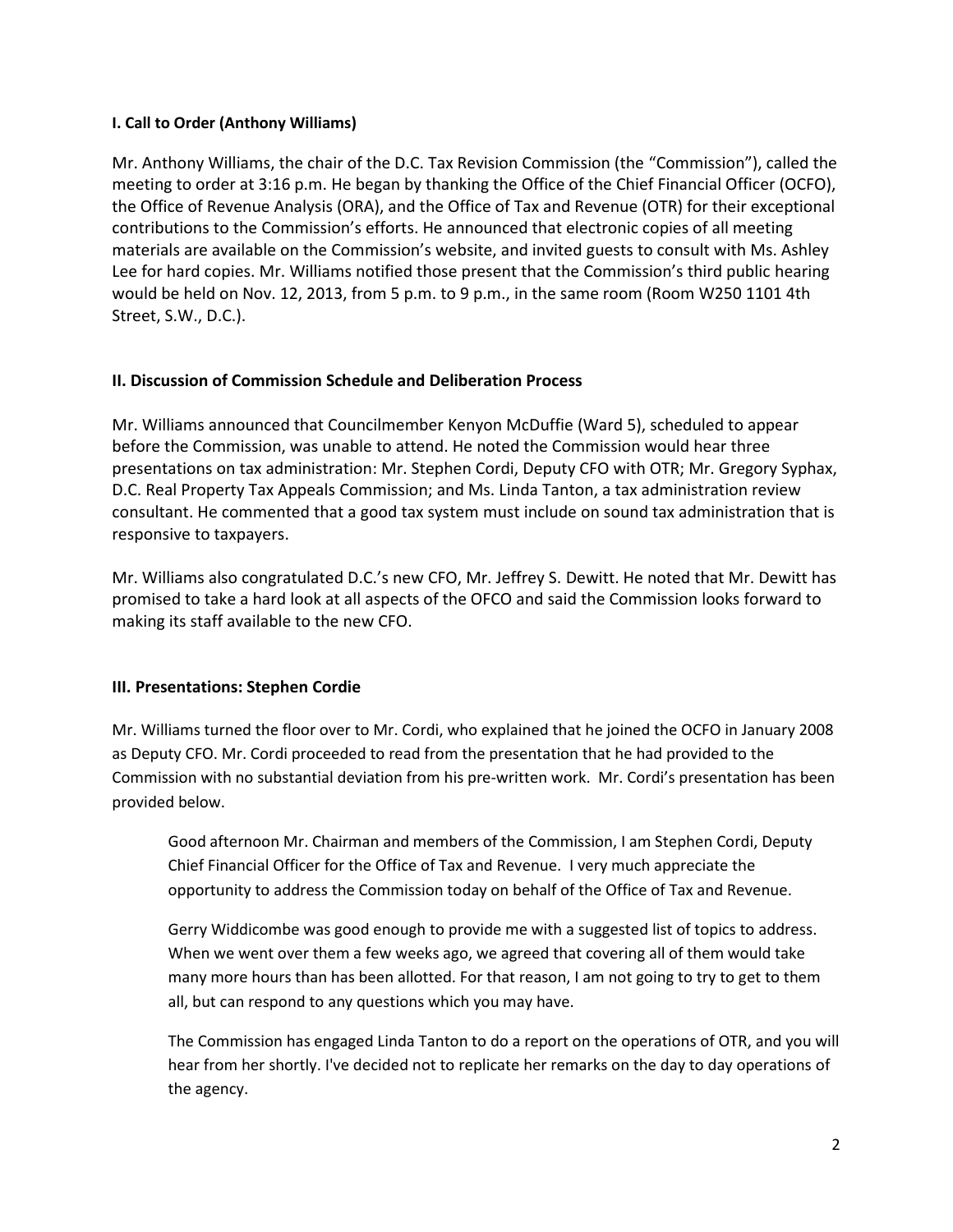What I would like to do this afternoon is speak more generally to major themes affecting the agency, to agency initiatives and to administrative aspects of several of the tax policy options under consideration by the Commission.

Internal Controls: For OTR, the 2007 tax scandal revealed that internal controls over manually issued refunds were weak or non-existent. Creating, maintaining and improving internal controls have been among our most important tasks since then. We have had a lot of help from internal and external auditors and from the CFO's Chief Risk Officer.

For manual refunds, at Dr. Gandhi's express direction, we adopted comprehensive procedures, augmented documentation requirements, provided for tiered reviews, and instituted a back-end check through a Refund Control Unit created in our Revenue Accounting Administration.

Internal controls within the Integrated Tax System turned out to be weak as well. The system was designed with some functionality screens which permitted users to both authorize and approve transactions, users had incompatible authorizations and OTR was not effective in updating user rights when employees moved from department to department.

We've addressed these problems and more. The institution of internal controls is not a one-time exercise. It is an ongoing process of review, remediation and checking, followed by more reviews, remediation and checking.

We, of course, have no way of knowing what mischief we may have prevented through enhanced internal controls. We do know that the controls identified two separate employee schemes which were being used before the tax scandal broke when those employees tried to resume them afterwards.

The institution of effective internal controls requires multiple reviews and approvals of transactions and additional work with taxpayers, in other words a whole lot of additional work. The process would have been difficult in normal times. Unfortunately, most of the work had to be done in the face of a sharp economic downturn. Between FY 2009 and FY 2012, OTR lost approximately 100 of its 550 authorized positions. We've regained some of those positions in the last two budget cycles, but remain 60 positions short of our 2009 staffing level.

Unfortunately, there has been some degradation of service and taxpayers have noticed that the pace of issuing refunds has slowed and call wait times have increased.

External Controls: Not only did internal controls require improvement, controls of external refund fraud needed attention. In 2008, our fraud detection program was largely manual, dependent upon reviews of paper returns, taxpayer audits and filters for suspicious circumstances, such as withholding tax claims out of proportion to reported income. By 2009, we instituted an automated data warehouse check of refund returns to make sure that the claimant was a real person identifiable as being in the District. The data warehouse contains such things as employer w-2 information, unemployment wage reports, driver's licenses and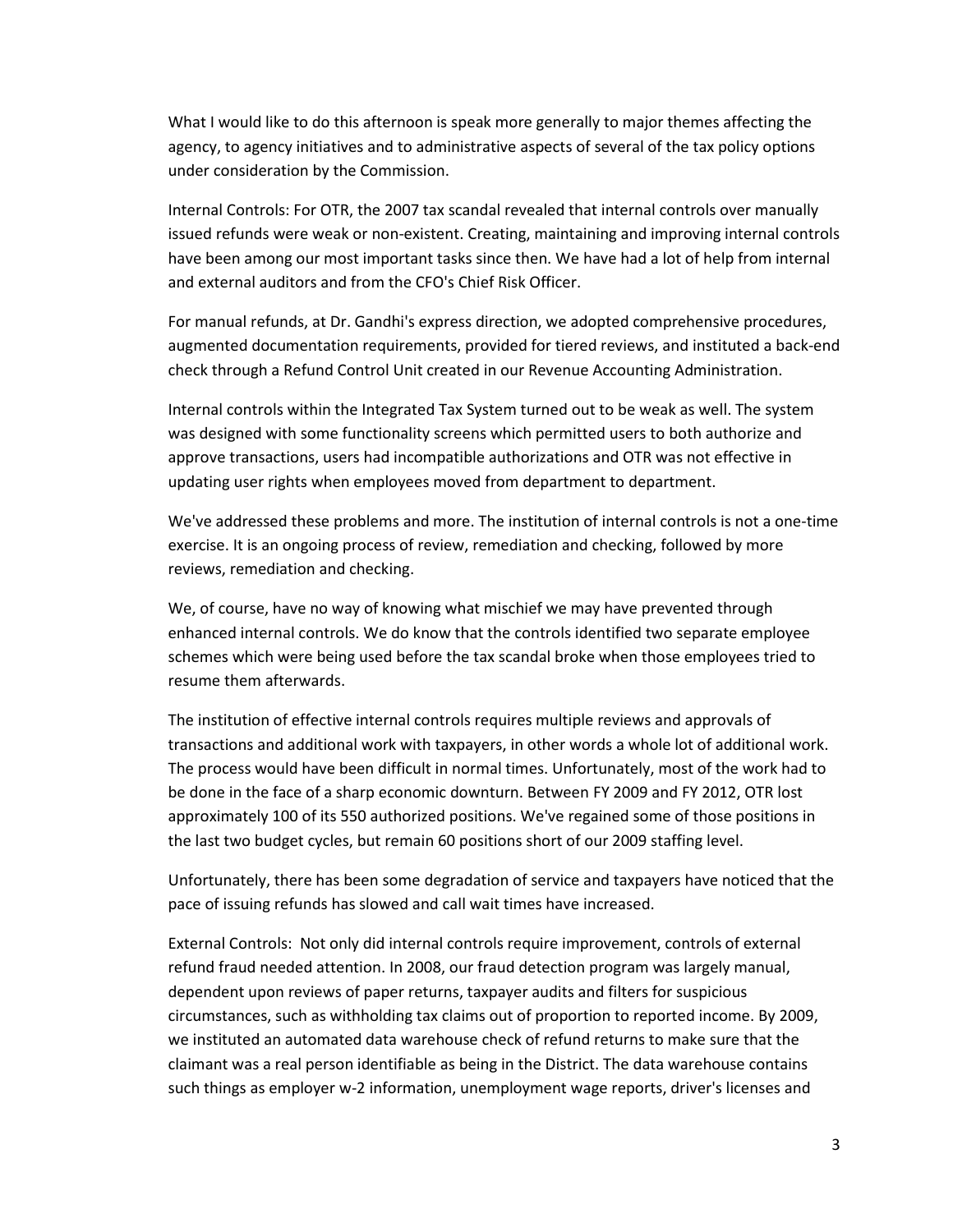vehicle registrations. This has been a fairly effective check on refund fraud based upon fake social security numbers and the use of social security numbers of persons with no actual District attachments.

We've tried a number of filters to identify fraudulent returns filed with social security numbers of persons who happened to have had a DC connection. Some have swept too broadly and turned up too many false positives. Others have worked well. Last year, for the first time, we have been blocking refunds for taxpayers listed on the Social Security Death Index, a procedure the IRS has had in effect for some time.

This year, we will pass refunds claims against our employer w-2 file, halting for review returns for which no w-2 information is being reported by the employer or for which no employer is on our file and adjusting returns where the employee has reported different wages or different withholding than is being reported by the employer. This check was made possible by a change in District law several years ago which requires employers to file their w-2 reports with us by January 31 of each year and electronically if 25 or more employees are being reported.

The other thing which we are doing for the upcoming filing season is to request taxpayers to provide us with their dates of birth. This information should be of considerable benefit to the Council and to our revenue estimators as policy- makers seem increasingly to want to condition tax benefits on the basis of attaining a certain age. Right now, all that we know about taxpayers is whether or not they claim to be over 65 years of age. The other benefit to this is that, down the road, it is another data element that will make identity theft refund fraud more difficult.

Integrated Tax System: The most pressing issue currently faced by OTR is the necessity of replacing its Accenture Tax Administration System (TAS). TAS was implemented in early 2001, replacing a hodge-podge of stovepipe systems for separate taxes. It has served the District well, but it has reached the end of its useful life. It is a COBOL system expensive to maintain; its noticing and case flow systems are rudimentary, and it is not really designed for an effective web presence. While we could throw more money at these and other issues, we could not get much of that work done before we could have a modern integrated tax system in place.

OTR went through an elaborate request for information (RFI) process to see what was available in the market and hired an outside consultant to assist us in developing business user requirements. We have issued a Request for Proposals (RFP) and are now in the process of evaluating responses. Members of the selection board are scheduling site visits of the systems in place in other jurisdictions for this month. We hope to have evaluations ready for the new chief financial officer when he takes office. Many of the helpful suggestions being made today by Ms. Tanton can, as a practical matter, best be accomplished in a new system.

Tax Collection and Debt Recovery through Offset: By far, the most effective means of collecting tax and non-tax debt is to do so through offset and not through enforced collection methods such as the filing of tax liens, bank attachments and wage garnishments. Here, we have made good progress in recent years. Historically, OTR offset its own refunds to satisfy unpaid tax, child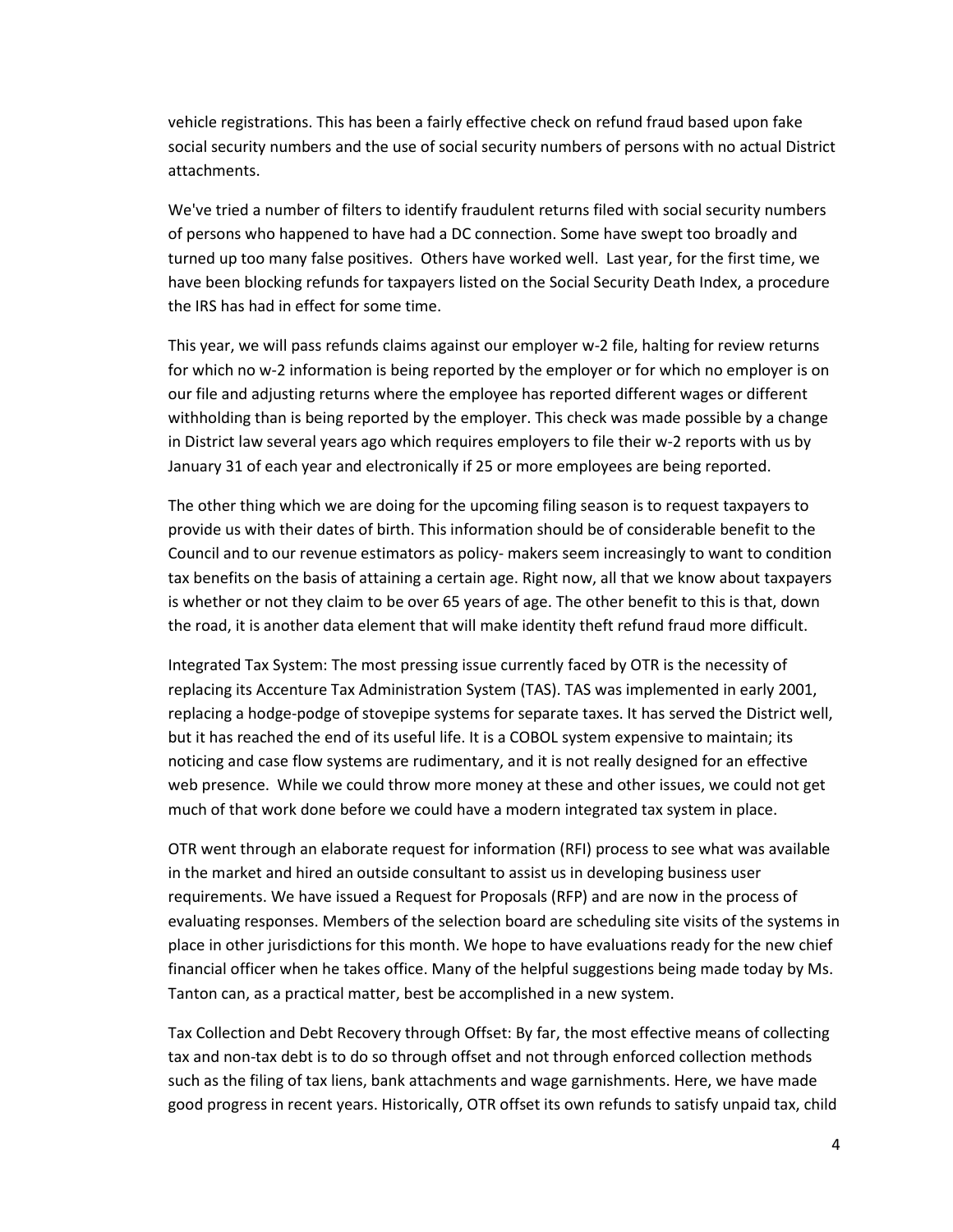support and unemployment insurance obligations and participated in the IRS refund offset whereby federal income tax refunds were captured to satisfy DC income tax debts.

Two years ago, we implemented a DC vendor offset program, whereby any payments which DC makes to contractors and others is offset to pay DC taxes, a program that produces about \$1 million in collections per year directly and much more indirectly. A year ago, we instituted a reciprocal refund offset program with the Maryland Comptroller's Office whereby Maryland refunds ore captured to pay delinquent DC taxes and vice versa, a program that produces about \$1.5 million per year. This year, we joined the federal vendor offset program run by the U.S. Treasury whereby federal vendor payments are offset to pay delinquent DC taxes and vice versa. So far this year, we have intercepted in excess of \$10 million in federal vendor payments to satisfy DC tax debts, the highest amount for any jurisdiction in the program.

Also this year, the Council authorized OTR to intercept DC income tax refunds to pay outstanding parking ticket liabilities of the Department of Motor Vehicles. So far this year, we have intercepted more than \$3.5 million in DC income tax refunds from almost 13,000 returns. The program really didn't get started this year until well into February, missing the early peak of the tax filing season.

Getting started at the outset of next filing season should result in collections approaching \$5 million. OTR continues to work on expanding these programs. There remain practical opportunities to do so.

The Marketplace Fairness Act: As the Commission knows, there have been positive developments with regard to the remote collection of sales and use taxes. Historically, the states and the District have been prohibited from requiring remote sellers without substantial physical presence to collect our sales and use taxes in the absence of congressional authorization. Much to the surprise of many, just that authorization was passed by the Senate this spring in the form of S.743. S.743 would authorize the remote collection of the tax with relatively few burdens imposed up the states. We will need to be able to provide a central registration system which can probably be accomplished by making use of the existing central registration system of the Streamlined Sales Tax Project, and we need to provide software free of charge that calculates the tax and files returns. We believe that software can be provided through existing certified software providers of the Streamlined Sales Tax Project, at some presently unknown cost to the District.

The legislation has been transmitted to the House of Representatives and referred to the House Judiciary committee, chaired by Virginia representative Robert Goodlatte. Mr. Goodlatte is not known to be friendly to authorizing the remote collection of the tax. He has released what he calls his "Basic Principles on Remote Sales Tax Collection Authority," which are very general in nature and give little clue to what he actually intends to do. My view is that the most likely outcome is that the Judiciary Committee will do nothing with the bill. The next most likely outcome is that the legislation will be significantly weakened and passed out with a series of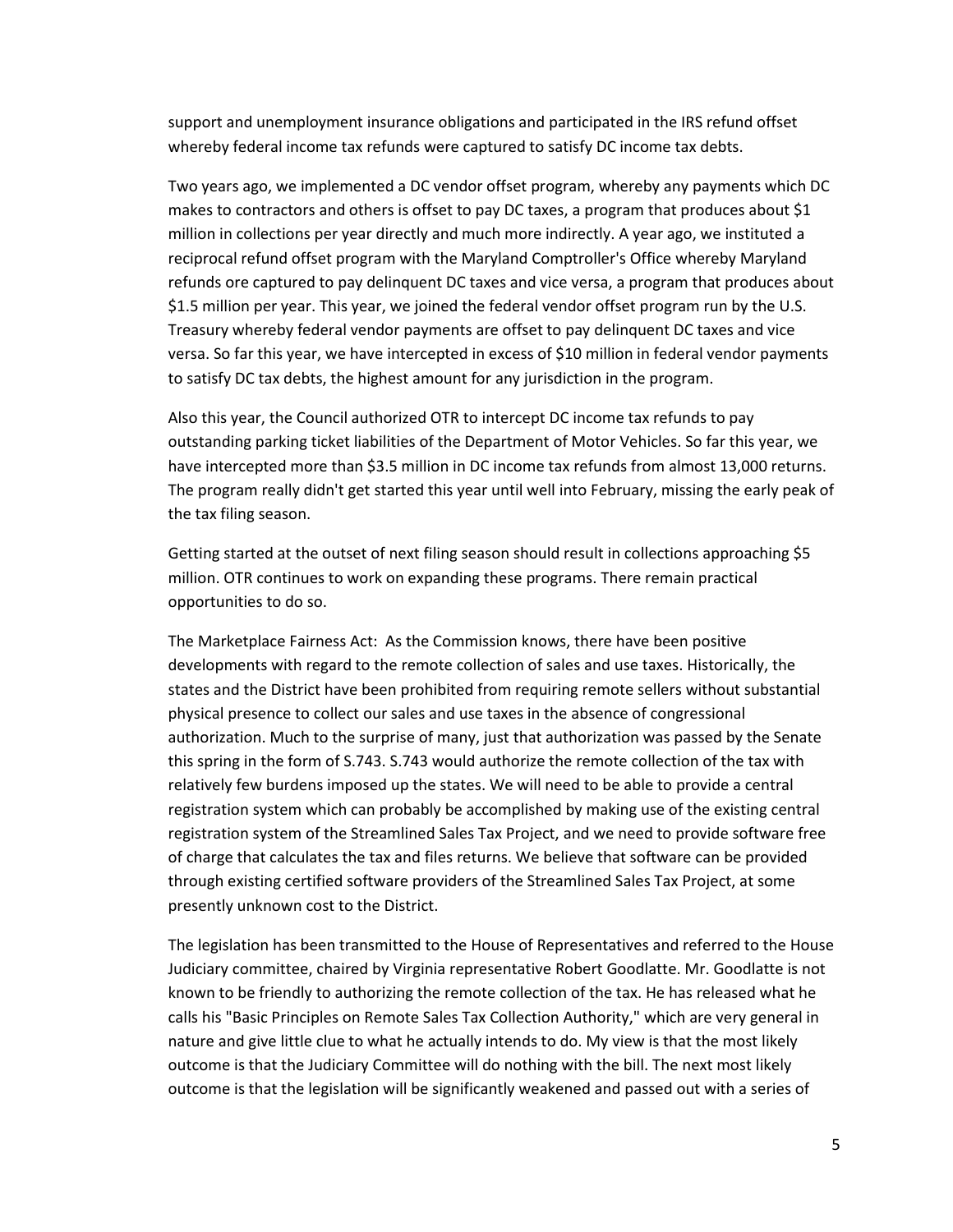restrictions on the ability of the states to tax which have been kicking around in congress for some time, including, in particular, the Business Activity Tax Simplification Act, a poison pill intended to kill state corporate income taxation outright. The least likely, but nonetheless possible, outcome is a bill that the states and the District could actually use to obtain remote collection of sales and uses taxes.

Sales Taxation of Hotel Intermediaries: For more than a decade, states, cities and counties have been litigating with hotel intermediaries on the issue of whether those entities, with familiar names like Expedia, Priceline and Hotels.com, should be remitting hotel occupancy taxes on the portion of the charges paid by customers which are retained by them.

Typically, customers come to web sites maintained by the hotel intermediaries, contract and pay for hotel accommodations, following which a lesser sum, plus the sales tax on the lesser sum is directed to the hotels. Those hotels then remit the amount of the tax with their local sales tax or hotel tax return. Local taxing authorities often take the position that the amounts that the hotel intermediaries retain as their fees are as much of the price for the hotel rooms as the amounts actually remitted to the hotels.

Over the years, the hotel intermediaries have won more cases than they have lost, often winning on technical issues such as whether or not they fit within the definition of an "innkeeper" in antique taxing statutes. Where they have lost in small jurisdictions, they have reacted, not by commencing to collect the taxes, but rather by cutting off hotels within the tax jurisdiction and offering only hotels outside the taxing jurisdiction.

OTR felt for some time that our sales tax statute, which is where the hotel tax is imposed, was clear on the proposition that the tax was due on the entire consideration for the transaction. We were unable to interest the Attorney General's Office in pursuing the matter itself or authorizing the use of outside counsel until Irv Nathan took office as DC's Attorney General. He took an immediate personal interest in the matter and directed skilled members of his staff to pursue the collection of these taxes by filing suit in Superior Court.

The Attorney General has won an important early victory when the defendants' motion for summary judgment was denied. The case is by no means over, though, and is likely to have to be resolved in the DC Court of Appeals. The prospects for a recovery in the \$60 million range are good, as are the prospects for ongoing revenues thereafter.

Tax Policy Options Presented to the Commission: Staff of the Commission, Gerry Widdicombe, Steve Rosenthal and Richard Auxier has briefed me on the policy options being considered by the Commission. They have been good enough to alert the Commission to the very few issues which entail any administrative issues at all. Overwhelmingly, the policy options presented to the Commission present no significant issues of administration.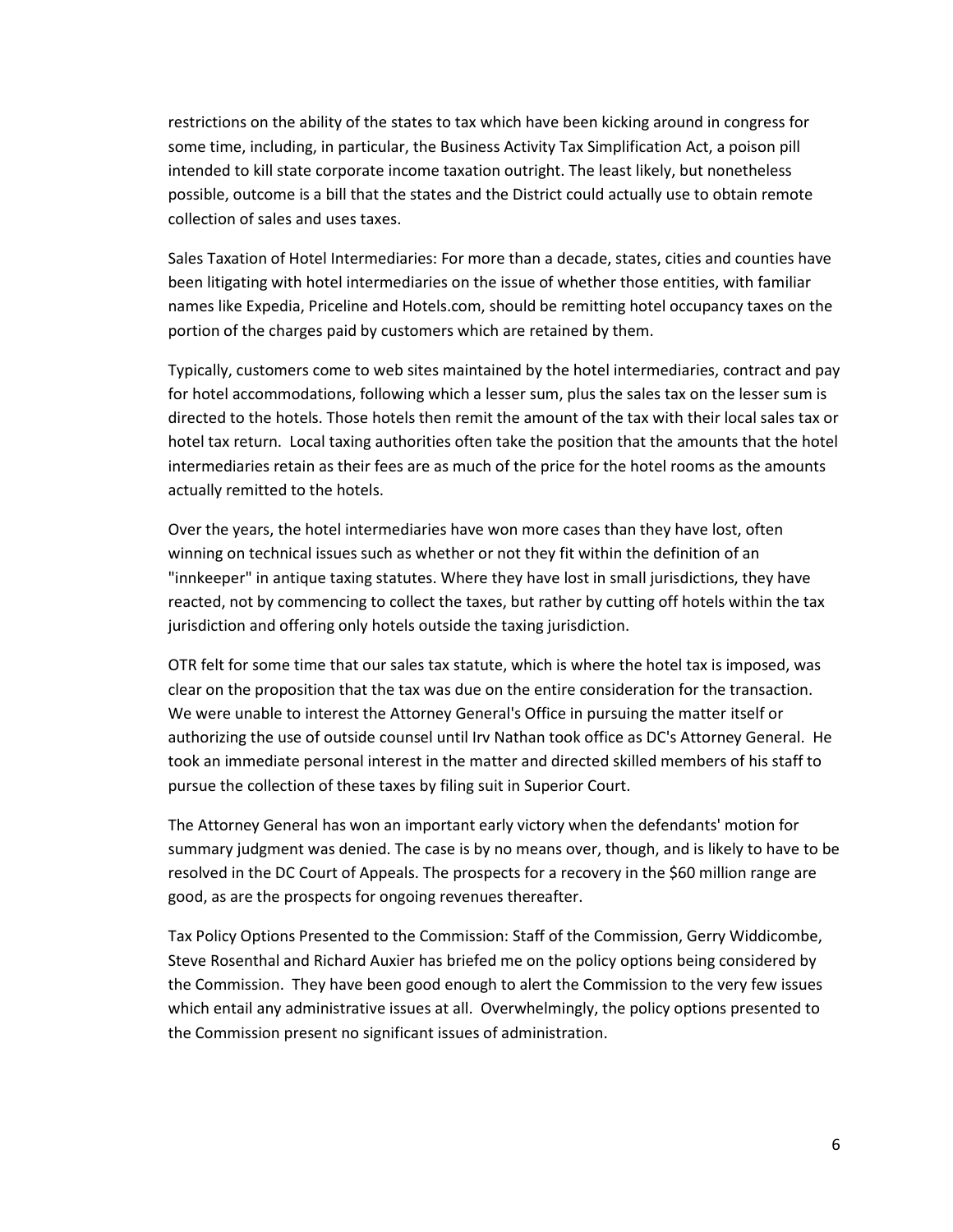Needless to say, OTR has no views on the policy issues. That said, I would like to touch upon those few policy options which present administrative issues. I will address them in the order in which they appear in the Deliberations Draft of September 26, 2013.

Assert click-through nexus: This is a suggestion that the District adopt an "Amazon" type statute similar to the one adopted several years ago by New York which asserted nexus on the basis of New York websites providing "click-through" access to a remote vendor's web site and being compensated for resulting sales. When this legislation was first enacted, Amazon began collecting the tax in New York while litigating the validity of the law.

In every subsequent enactment of similar legislation by a state, Amazon reacted by terminating the local websites from its click-through program and not collecting the tax. It is a virtual certainty that it would do the same were the District to enact such legislation, the result being that District businesses would lose revenue and no additional sales taxes would be collected.

The situation took a turn for the worse several weeks ago when the Illinois Supreme Court ruled that that's state's click-through nexus law was prohibited by the Internet Tax Freedom Act as discriminating against online sales.

OTR would naturally like to avoid being sent on the wild goose chase that this legislation would entail.

Add use tax line to the personal income tax return: This is a program that exists in a number of income tax states with sales and use tax statutes. The level of taxpayer response typically hovers around 1% reporting anything at all on the line.

Whether the District could collect enough to cover its direct and indirect costs is problematic, but even if we were fortunate enough that our expenses were only half of collections, it's a wasteful use of taxpayer dollars.

Taxpayers inherently know that there is no practical way for the government to enforce a use tax reporting requirement on income tax returns. That's why compliance is so low everywhere else. Taxpayers cannot imagine that government officials would actually try to examine their credit card bills and checkbooks to look for unpaid use taxes and, frankly, neither can I.

By definition, almost everyone owes some use tax, if only on a magazine subscription or book from Amazon, so a compliance level of 1% suggests that we would convert 99% of our income tax returns, now overwhelmingly accurate and honest, into inaccurate and fraudulent. That can only bring the government into disrepute, and no one can convince me that it is good tax administration.

When I testified on similar legislation in the Maryland Senate Budget and Taxation Committee some years ago for the Maryland Comptroller, I noted that the only taxpayers who would write anything at all on a use tax line were elected officials, people with licenses to protect and the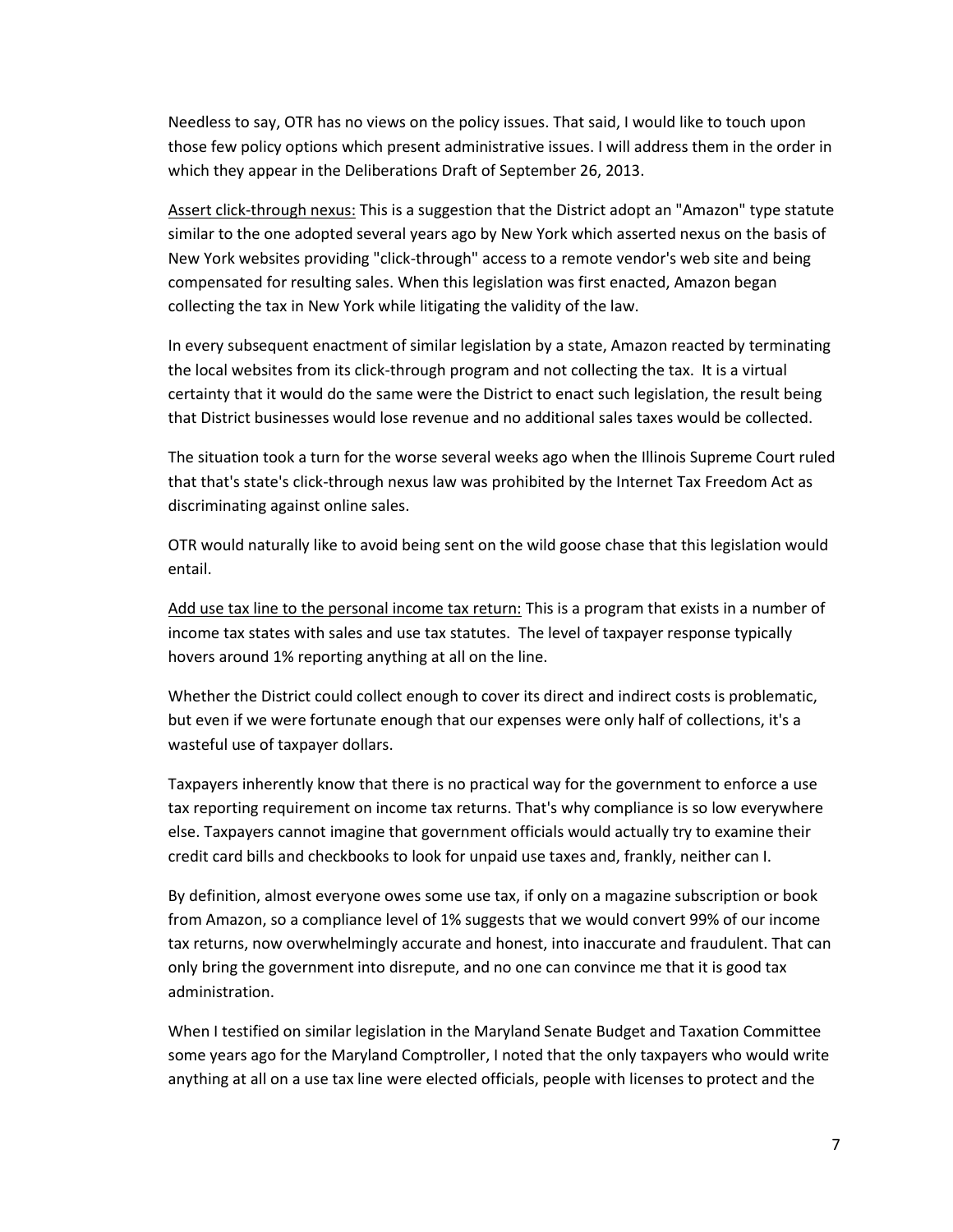pathologically honest; the other 99% of us would report nothing. Maryland has wisely not enacted any such requirement.

Replace BFT and UBT tax w/an expanded gross receipts tax: The previous tax revision commission recommended replacing the District's franchise taxes with an expanded gross receipts tax. At the time that recommendation was made, the District's franchise taxes were rapidly becoming almost voluntary as a result of tax planning in the form of intangible holding companies, finance subsidiaries and garden variety transfer pricing. The gross receipts tax recommendation was not adopted, but the District did, after a few years, adopt add-back legislation to reduce losses from intangible holding companies and finance subsidiaries, and, much more importantly, adopted combined reporting beginning in tax year 2011.

Combined reporting, which is similar to consolidated filing at the federal level, eliminates intercompany transactions and the tax planning opportunities thereby provided. OTR is only now processing the returns from the second year of combined reporting. It is a little too early to have reached any definitive conclusions on the effectiveness of combined reporting in the District, but the early signs are hopeful.

The implementation of combined reporting was a significant undertaking for OTR and the District's business taxpayers. At this point, needless to say, OTR would like to avoid another disruptive change in business taxation, in the absence of a pressing reason for such a change.

Split Property Tax - land and buildings: OTR does provide separate values for land and improvements as part of its real property assessment process. These are really just estimates, however.

Properties are in fact valued on a combined basis without regard to the components. There are simply not enough arms-length sales of true vacant property in the District to provide any reliable basis for assessing land separately from buildings. It is difficult enough for OTR to produce accurate values for improved properties in the aggregate without the additional burden of having to produce defendable values for the components separately, with little in the way of market data for land sales.

If legislation were enacted providing for differential tax rates for land and buildings, we foresee a sharp jump in appeals for properties, correctly assessed in the aggregate, contesting the unknowable. Whatever the theoretical benefits of separately assessing land and buildings may be, they are assuredly outweighed by the practical problems of doing so.

Thank you, Mr. Chairman, for the opportunity to address the Commission this afternoon.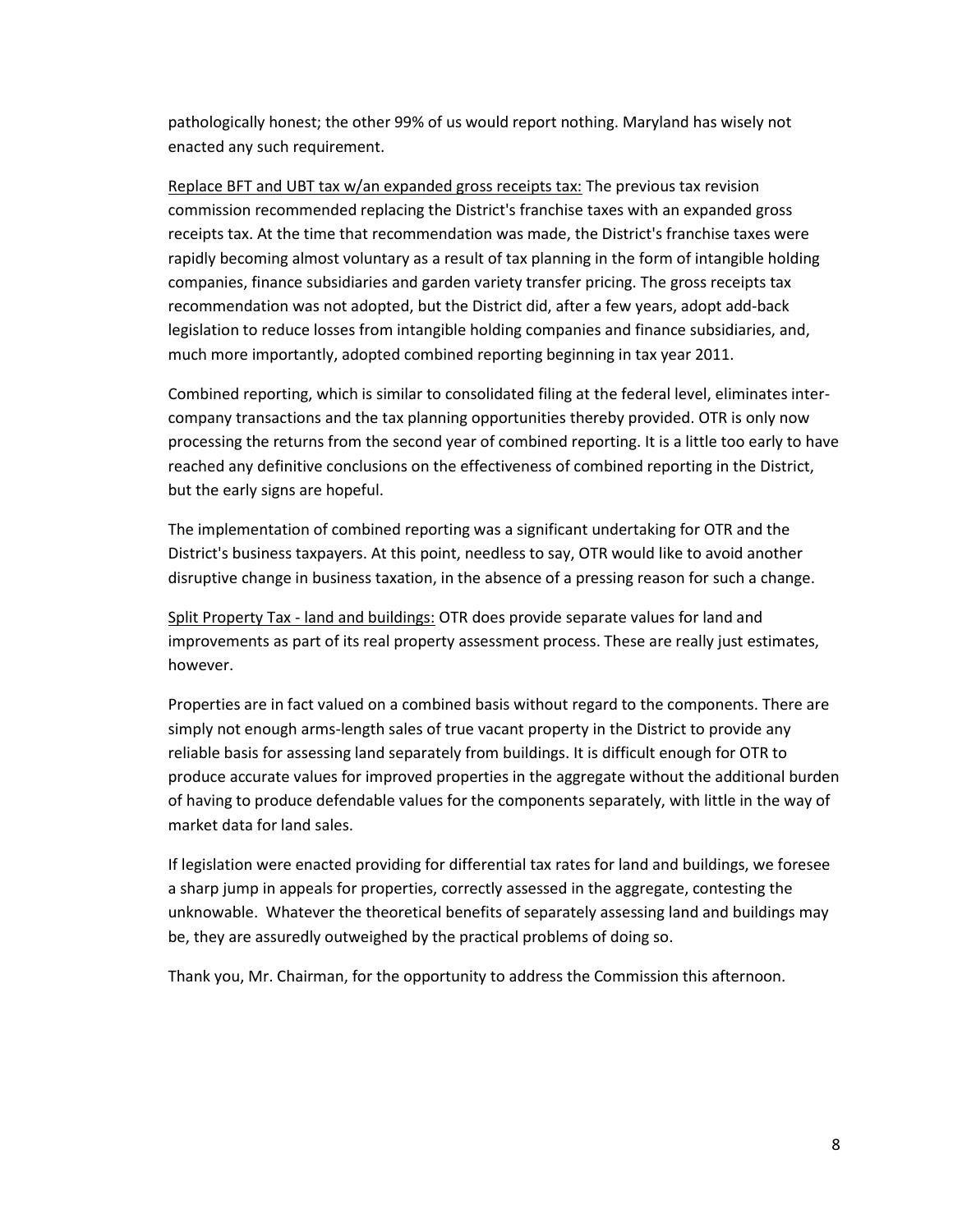### **IV. Presentation: Mr. Gregory Syphax**

Mr. Williams then introduced Mr. Syphax, the chair of the D.C. Real Property Tax Appeals Commission (RPTAC). Mr. Syphax said that he is also a certified general appraiser, and that he also previously served as chairman on the Board of Real Estate Appraisers.

Mr. Syphax explained that the RPTAC is the second level of appeals for taxpayers who object to their property tax assessment. The first level is the assessor at OTR. He said that if taxpayers are not satisfied with RPTAC's decision they can appeal to the courts.

Mr. Syphax said that RPTAC provides fair and impartial hearings with the goal of assessing property at 100% of its market value. RPTAC has eight part-time members who work for five to six months of the year, and five full-time members who conduct hearings for half of the year and compile research during the other half.

Mr. Syphax said that he employs brokerage people, real estate appraisers, property managers and some people with business and finance backgrounds. He added that he is working with a bunch of great people, including Mr. Richard Amato, the Vice Chair of the Commission, who came from OAG, having litigated many of the tax and real property tax cases for D.C. for the last 42 years.

Mr. Syphax highlighted some of the differences between the new RPTAC and the previous Board of Real Property Tax Assessments and Appeals. The new RPTAC is more knowledgeable and prepared, partly because the prior board consisted of only part-time members. The new RPTAC knows a lot more about valuation, analyzing properties, and doing the math more than any of the previous boards, requires members to take continuing education courses. He said each decision is debated and argued among three commissioners who take their jobs very seriously.

Mr. Syphax noted that the number of appeals have been going down drastically over the last four years, with 79% sustained, 14% reduced and 7% stipulated. He said that stipulated means that the commission does not evaluate the issue, and simply signs off on OTR's ruling.

Mr. Widdicombe asked Mr. Syphax to share a wish list of things that might help RPTAC to get better at what they do.

Mr. Syphax responded that he wishes he had more time. He noted that RPTAC must complete their work by February 1, and that this deadline is taken very seriously, even if it means working on Saturdays and Sundays to meet the deadline.

Mr. Widdicombe asked for Mr. Syphax's opinion of the idea of taxing land and buildings at different rates, and therefore having two assessments.

Mr. Syphax said that multiple assessments is not a good idea, and that one of the major problems is that the assessors could struggle to put a value on building improvements. He said that a cost analysis is based on current materials and construction, not on why people buy old houses, and this causes deviation from the market because people buy old houses and value them for their old age.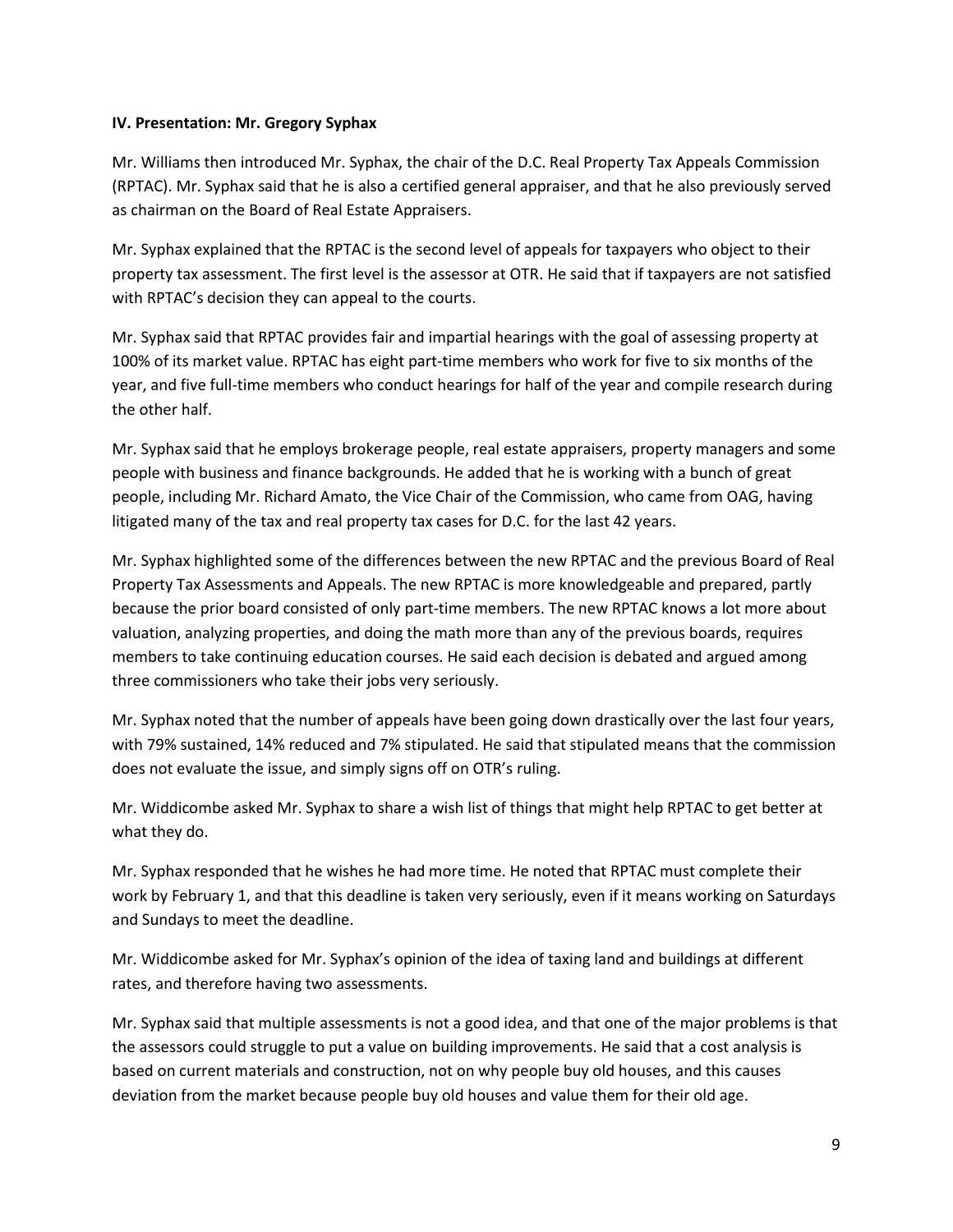Mr. Syphax recommended that OTR reorganize their assessors into specialty groups, where each group will be assigned to a specific property type, rather than have individual assessors use their personal ideas about the values on property. He suggested adopting a consistent methodology in assessing certain problems.

Mr. Syphax added that he doesn't know how OTR trains assessors. He was concerned about how some present their cases at RPTAC hearings and he recommended more preparation. He acknowledged that OTR does not have to prove anything, and that it is up to petitioner to prove that an assessment is erroneous, but said that OTR does have to say what they did and how they did it.

Mr. Widdicombe said that the Commission has heard these complaints in other testimony.

Mr. Syphax responded that specialty grouping should take care of most of these issues, and that what RPTAC does is tied so directly to what they do, and that when OTR gets better they all get better.

Mr. Williams thanked Mr. Syphax for his contributions to good and fair administration, and for his contributions to the city in general.

## **V. Presentation: Ms. Linda Tanton**

Mr. Williams then introduced Ms. Linda Tanton, the former Deputy Controller of Maryland who was consulting with the Commission on tax administration. Mr. Williams noted that Ms. Tanton was recommended by the Federation of Tax Administrators.

Ms. Tanton thanked OCFO and OTR for being very generous in responding to questions and sharing their time, and then thanked Mr. Widdicombe for scheduling the proceedings. Ms. Tanton explained that she would be speaking from a PowerPoint presentation. The content of Ms. Tanton's PowerPoint is included below. The comments offered by Commissioners and Ms. Tanton are included in *Italics* within the presentation*.* 

### **Slide 1: Mission of OTR**

- Customer service must come first
- District's revenue stream must be protected and enhanced
- Financial integrity and accountability must be incorporated into tax administration

### **Slide 2: Organization of OTR**

- Led by a Deputy Chief Financial Officer
- Organized functionally with directors of functional units reporting to the Deputy CFO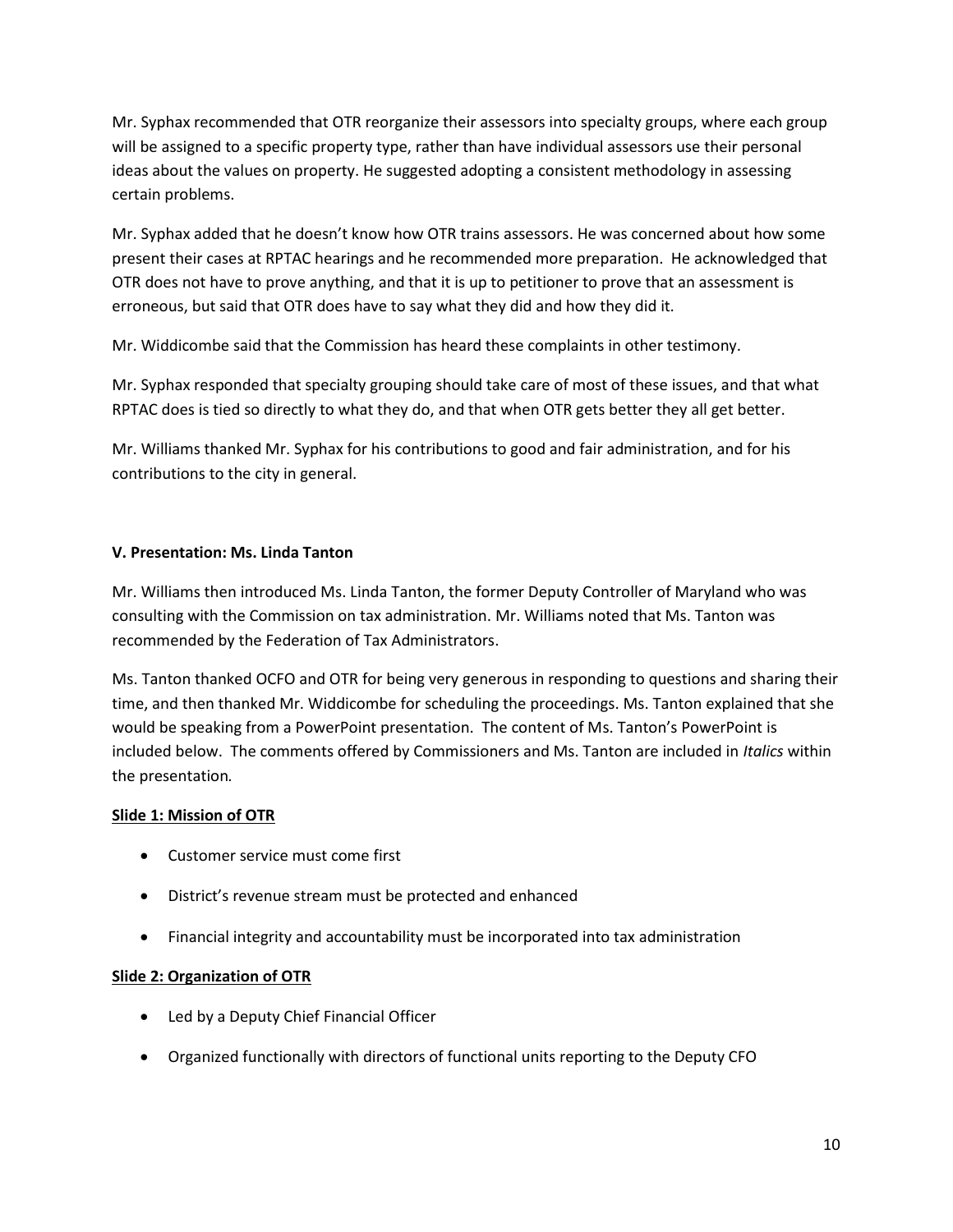- 481 authorized positions in FY13 *(Ms. Tanton said that this is down significantly from pre-2008 numbers*
- \$59.4 million budget in FY13
- Support functions of IT, personnel, training and procurement performed by organizations reporting directly to CFO – not Deputy CFO OTR

## **Slide 3: Recommendations**

- Management of agency has made substantial progress in correcting issues brought to light in 2007 with Harriet Walters scandal
- New Deputy CFO brought in from outside agency
- Controls established to prevent future fraud
- Agency took steps to model itself after other successful state tax agencies
- Nine issues should be addressed to make agency more successful

## **Slide 4: One—Continue To Work To Obtain New Integrated Tax System (ITS)**

Current ITS system installed in 1991 and never fully implemented

*(Ms. Tanton explained that a whole lot of manual effort goes into implementing such a system. Ms. Schneider asked for more information. Ms. Tanton said that the system that D.C. put in place had numerous problems that have not been fully addressed. She noted, in contrast, that other states have spent put significant resources into updating and completing these systems.)*

- Current system requires manual intervention which is inefficient and time consuming
- Often leads to inaccurate information in system
- Many standard reports not easily available for management purposes
- Problems with ITS contribute to public's impression that OTR does not handle matters correctly

### **Slide 5: New ITS Continued**

*(Ms. Tanton said OTR's lack of online services contributes to a larger volume of calls and other administrative problems that overwhelm staff. She noted that implementation of these projects typically takes between two and three years, and that OTR must spend time doing correct implementation of any new system that is installed, which is an additional drain on resources, since some of the best staff must be put into training full time for the duration of the project.)*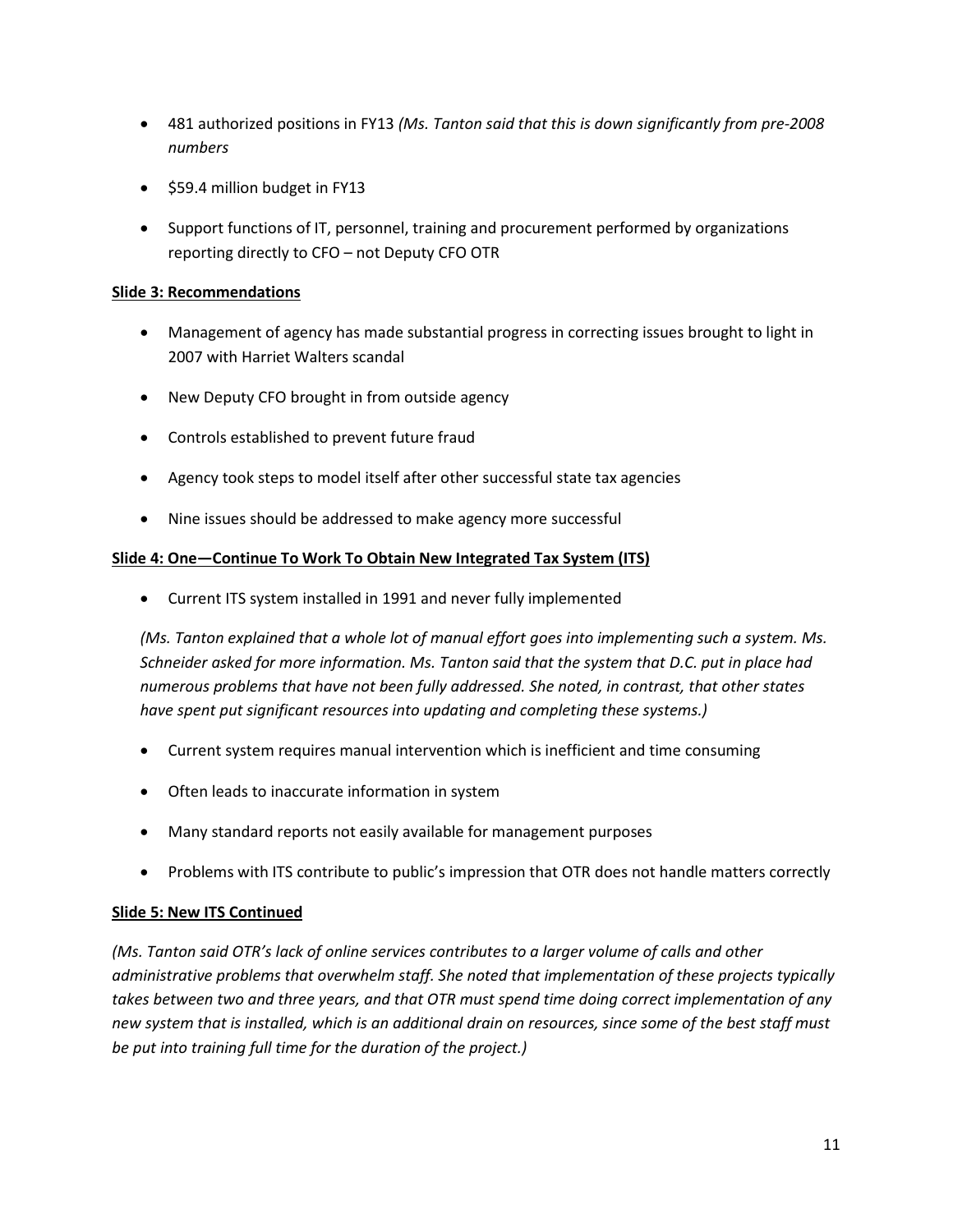- OTR does not have available many of the online services for taxpayers that other tax agencies utilize
- Lack of online choices impacts volume of telephone calls to call centers, volume of correspondence and emails received, number of payments received at OTR for processing and volume of taxpayers who visit the office
- These increased volumes use valuable OTR resources which could be redirected if taxpayers could utilize more online services
- More online services provide flexibility for taxpayers and a resultant reduction in delay in response by OTR for those taxpayers who need to call or write

## **Slide 6: New ITS Continued**

- New system should correct these issues when fully implemented
- RFP has been issued, bids received and proposals are being evaluated

*(Ms. Tanton said that OTR must be provided with additional resources because it must continue all regular functions during implementation. She noted that this is one of the keys to a successful revision project.)*

**Recommend:** OTR proceed with project and Mayor and City Council provide funding to OCFO to fully implement

**Caveat:** Full implementation will take two to four years; will require full-time commitment from a number of OCFO's existing IT and OTR staff

**Recommend:** Resources be provided to OCFO to supplement existing staff to enable core mission of agency to continue while subject matter experts are engaged in implementation

## **Slide 7: Two—Continue To Work To Obtain and Implement A New Phone System**

- Current phone system utilized in call centers is outdated
- New phone system would also include new Interactive Voice Response (IVR) which provides taxpayers with information on their accounts 24/7, potentially reducing calls requiring direct agency personnel interaction

*(Ms. Tanton explained that there are no cues developed to handle specialized calls, and a new system could allow flexibility and allow some employees to telework. She noted that teleworking is usually a morale booster and increases productivity.)* 

New phone system would provide more flexibility in call centers to create work queues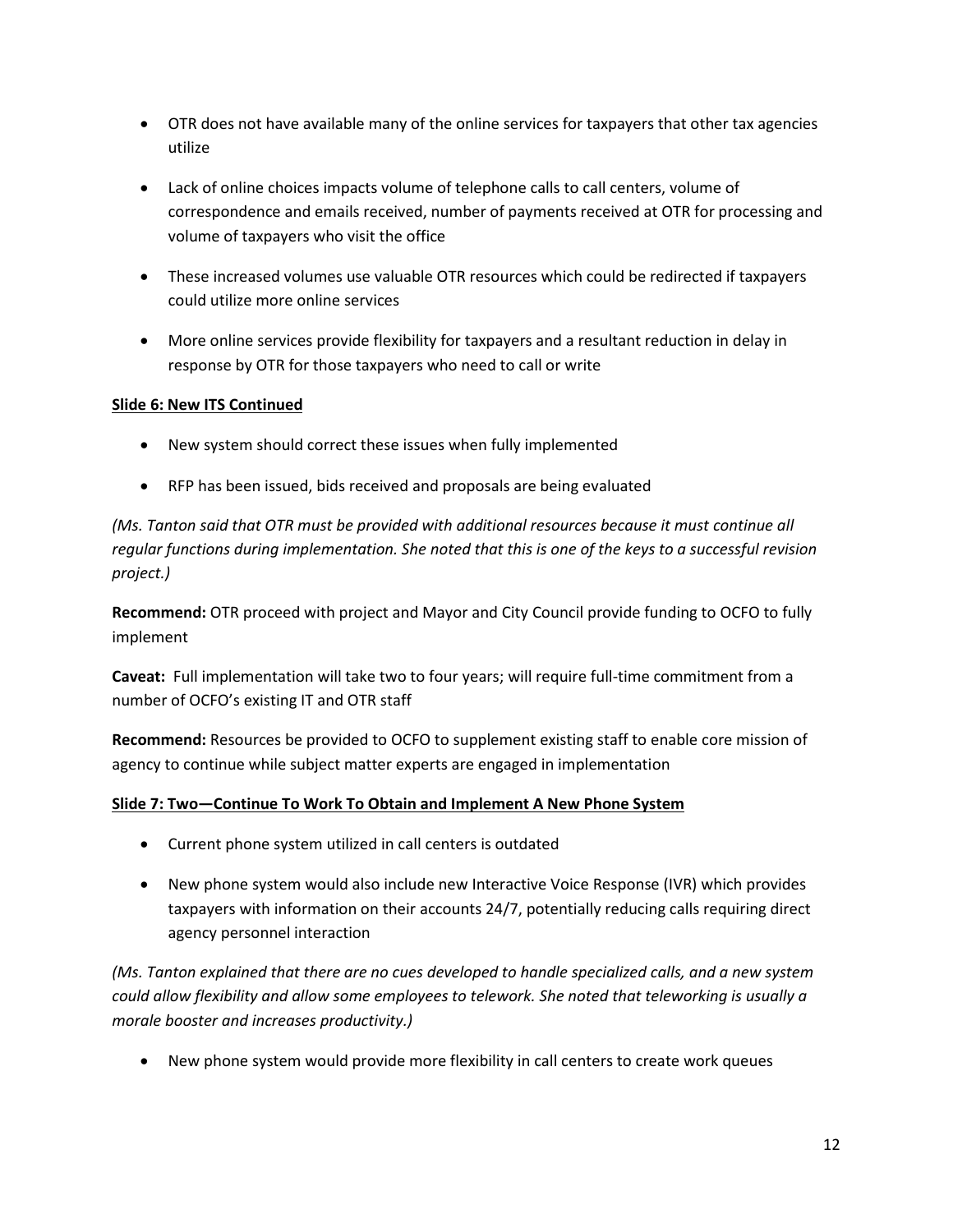New phone system could provide flexibility, in conjunction with additional software, to permit employees in call centers to telework

**Recommend:** Urge OCFO to continue work to implement the new phone system and install features that will enhance both the taxpayer and employee experience

## **Slide 8: Three—Re-Evaluate Adjustment/Refund Review Process**

- Adjustment/refund review process has redundant reviews
- Controls instituted after 2007 fraud scandal
- Appears that controls are burdensome and hamper efficient work of agency

*(Ms. Tanton explained that controls currently provide redundant reviews that are irksome and inefficient, and since the new ITS system is at least a couple of years down the road, she would urge a change now, to a more of a statistical sampling based method of reviews.)*

**Recommend:** While these reviews will be more automated with a new ITS, I would urge a review of the current controls to determine if the multiple levels of review can be reduced for at least a portion of the refund population before ITS is implemented

## **Slide 9: Four—Separation Of Duties For Adjustments**

• Recent audit of OTR noted a need for separation of duties for adjustments

*(Ms. Tanton said that a recent study determined that these adjustments are needed, and that some employees who could request adjustments could also approve them. She added that within each administration of OTR a separation of duties has been created, and that her inquiries revealed some issues and hassle as a result. She said that OTR should look at the option of creating an adjustment unit within the agency so that the issue is isolated to that unit.)*

- OTR has implemented recommendation, but has done so within each area that is authorized to request adjustments
- Management voiced concerns about the administrative burden placed on each functional area

**Recommend:** Urge OTR to review current organization of this function to determine if more efficient to create one unit to perform adjustments requested throughout the agency and implement controls within that unit

### **Side 10: Five—Enhance Support Functions**

• Information Technology, Personnel, Training and Procurement are support functions for OTR and report to OCFO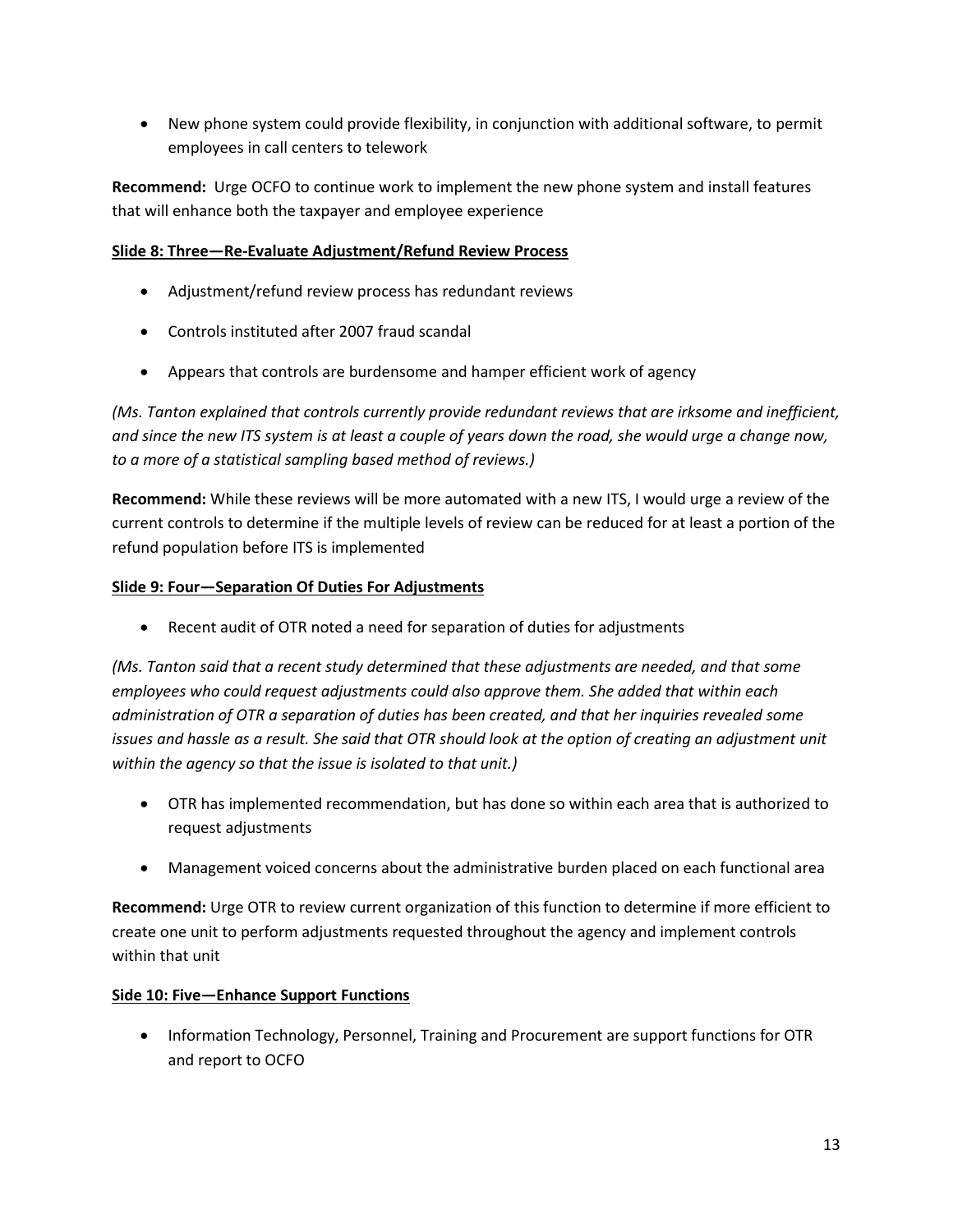The Office of the Chief Information Officer (OCIO) strives to deliver innovative, cost-effective and secure IT solutions for OTR but resources are strained

*(Ms. Tanton added that OTR has a huge laundry list of projects that are not moving forward, some of which would produce revenue and benefits for D.C. She said that it was frustrating that these functions are not getting done largely because of a lack of resources.)*

- Many IT projects of OTR would enhance efficiency of agency and provide better service to taxpayers and additional revenue to the District
- Projects are not being completed because of lack of resources in OCIO

*(Ms. Tanton added that it takes some time to fill vacancies.)* 

## **Slide 11: Support Functions Continued**

- Natural tension between OTR management and Personnel Services appears to be greater than the norm
- Example is minimum qualifications requirement for entry level tax auditor

*(Ms. Tanton said that a person should not have to be a CPA to be an entry level auditor at OTR. She noted that surrounding states have less restrictive requirements.)*

 Strong belief in OTR that requirements are too stringent and prevent OTR from filling vacancies in a timely manner

**Recommend:** OCFO look for ways to enhance the ability of the support services to serve OTR

## **Slide 12: Six—Employee Morale**

- Management believes employee morale is an issue
- 2007 fraud scandal and various newspaper articles since then have contributed to low morale
- Hiring of top management from outside the agency has also contributed to low morale because employees do not see a career path

**Recommend:** OTR create a Leadership Development Program to identify future leaders of OTR and provide them with training

Several state tax agencies have developed such programs that can be shared with OTR

## **Slide 13: Seven—Enhance Taxpayer Information On Website And Outreach To The Public**

 Review of agency's website indicates that additional information could be provided to taxpayers and practitioners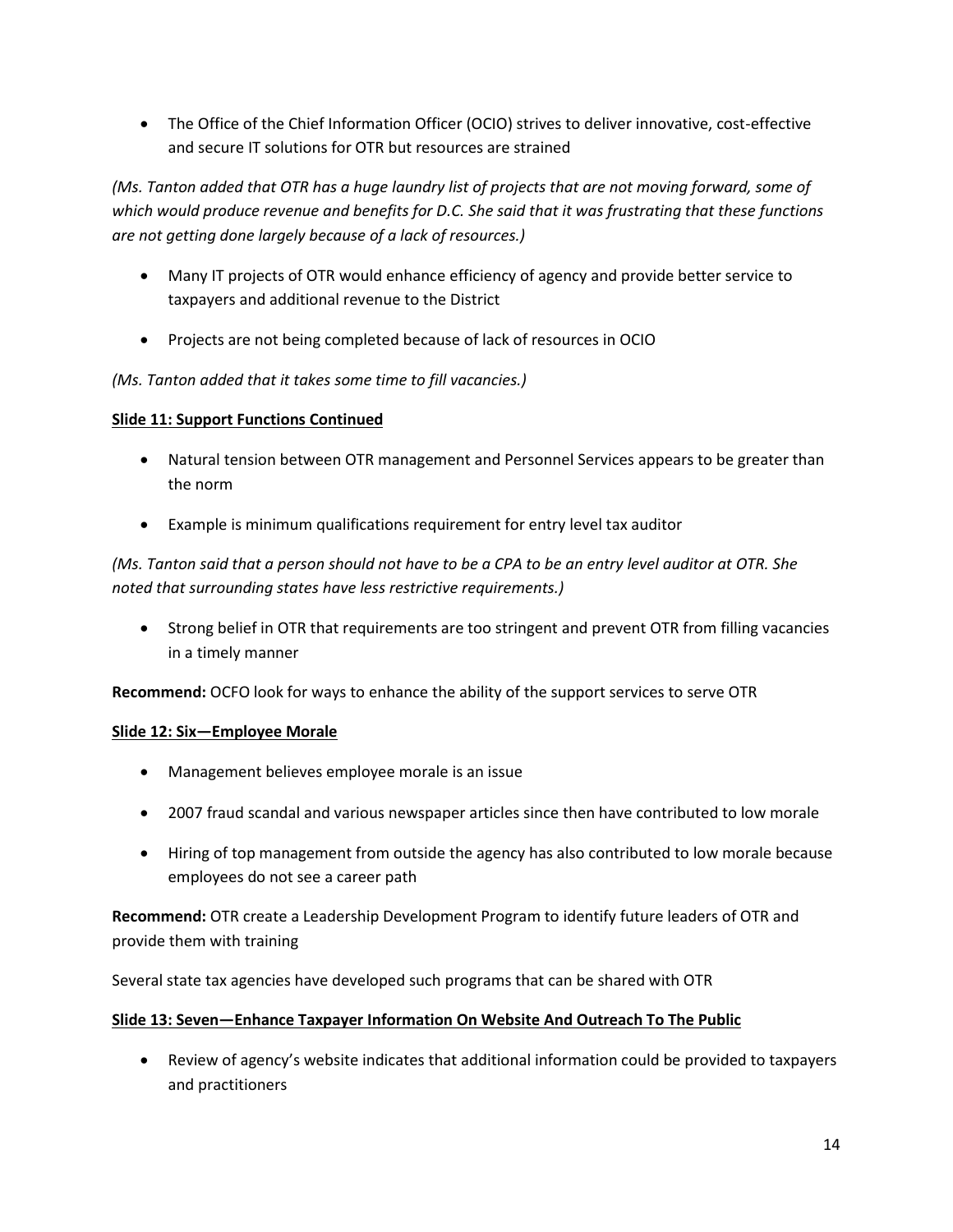**Recommend:** OTR request additional resources, both personnel and technical, to enhance website material with goal of increasing voluntary compliance

**Recommend:** Review of existing outreach programs to constituent groups to determine if there are additional resources that would enhance educational opportunities to taxpayers

## **Slide 14: Eight—Lockbox Requirements**

- Current lockbox requirements for some taxes create delays in processing documents and payments
- Because of the need for manual intervention for some payments processed through the lockbox, there is the potential for misapplication of payments for some taxpayers

**Recommend:** Urge D.C. Council review the bond provisions that contain these requirements and change them, if possible

*(Ms. Schneider asked what the timetable of delays looked like. Ms. Tanton said that sometimes taxpayers bringing in vouchers because their licenses have been repealed until payment deal with delays for several days after submitting payment directly to OTR. Ms. Hinze added that part of the issue is the lack of communication with taxpayers.)*

## **Slide 15: Nine—Explore Establishing A New Level Of Appeal For Real Property Assessments**

- Current system provides third level of appeal to DC Superior Court
- Substantial backlog of cases awaiting hearing and resolution at this level

*(Ms. Tanton explained that the backlog at the Superior Court puts pressure on OTR to settle these cases. Ms. Schneider asked whether a state like Maryland has such a process. Ms. Tanton said yes and that she recommends creating a third tier like the ones that exist in many states, similar to the Maryland Tax Court.)*

- Taxpayers must pay assessment to appeal at this level
- Pressure on DC government to settle cases

**Recommend:** Explore feasibility of establishing a new appeal level with judges who have real property assessment background with goal of expediting the resolution of these matters

*This concluded Ms. Tanton's presentation. Mr. Williams thanked her for sharing her time and knowledge and opened up the meeting to questions for all of the panelists.*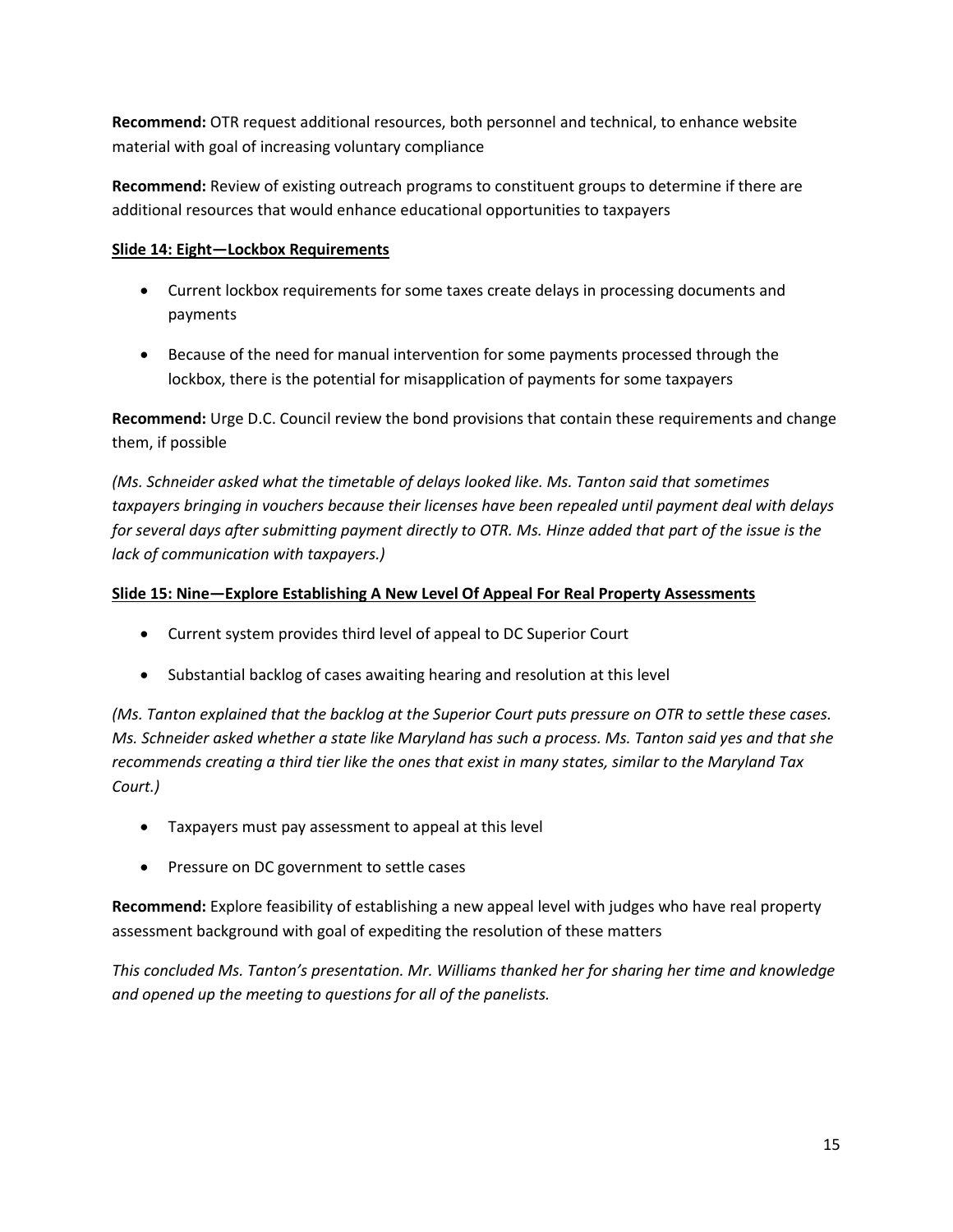### **VI. Question and Answer for all Panelists**

Mr. Stefan Tucker asked Mr. Cordi how offsets are handled for pass-through entities in D.C. He added that if there is a tax lien, and sales taxes were being withheld, even bankruptcy should not discharge the debt.

Mr. Cordi said that sales and use taxes are not discharged, and that if there is a Chapter 7 bankruptcy liquidation, D.C. gets paid whatever is left. He added that D.C. has corporate fiduciary liability, but generally doesn't apply it unless there are substantial amounts due.

Mr. Tucker asked whether there is a threshold.

Mr. Cordi said that he did not wish to comment on the question. He said that when D.C. starts naming individual fiduciaries they often end up being responsible for nothing, and it ends in a waste of resources. He added that the nature of sales taxes is that the return isn't due until the twentieth day after collection. Therefore, D.C. does not typically know about the potential bankruptcy until two months have passed. Bankruptcy doesn't occur until many more months of default on those taxes. Mr. Cordi said that the solutions aren't very attractive and can precludes new businesses from opening.

Mr. Tucker asked why D.C. does not file liens.

Mr. Cordi said that the issue is that these businesses are typically non-filers, so D.C. does not know which business owes what and how much. He added that D.C. must file a claim and give taxpayers a chance to respond.

Mr. David Brunori said he disagrees with Mr. Cordi's assessment of the split rate tax system on real property. He added that the benefits of a split rate structure are far more than theoretical because taxing land at higher rates than buildings will discourage speculating. He said that although there would be a learning curve with implementation, the benefits are clear. He said he would hate for the administrative aspect of the policy to kill a good policy idea.

Ms. Catharine Collins asked Mr. Cordi why he believed administering a use tax via the individual income tax return would be tough.

Mr. Cordi said high cost software must be developed to keep track of revenue, and that the tax must be publicized since not everybody knows what the use tax is. He added that the city might be able to get \$100,000, but would spend \$60,000 to get it, which is not very efficient.

Ms. Collins said that in a place like D.C., people who are worried about getting into federal office might be willing to pay use taxes.

Ms. Hinze said that there is an obvious lack of resources in many areas to effectively administer taxes, and asked where Mr. Cordi would prioritize.

Mr. Cordi said that it would cost \$35 to \$40 million under typical instances to institute a new tax system. He said that money has been set aside for this, but the offices cannot carry on day-to-day operations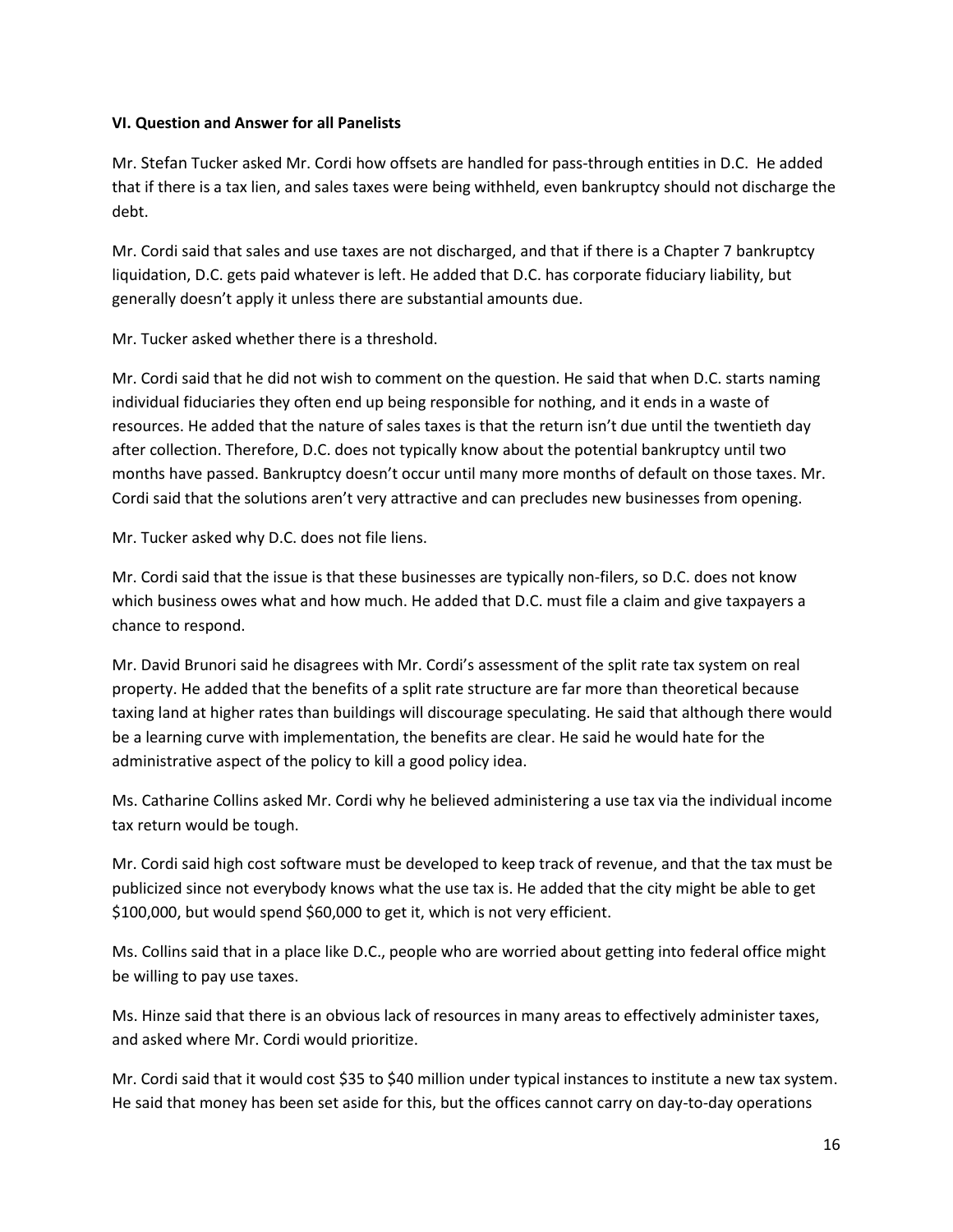and get this done with the same amount of people. Additional employee costs are not included in the estimate.

Ms. Schneider asked whether the issue is not having enough money to implement changes properly.

Ms. Tanton said, "None of us were involved in the 2001 implementation." She explained that current CFO, Natwar M. Gandhi , implemented the changes in a relatively short period of time, and that his achievement was much of a miracle, because he didn't have the staff needed to keep the contractors concentrated on what had to be done. Ms. Tanton added that lots of good tax people came from the IRS, but they were not state tax people.

Ms. Hinze said that the primary goal is serving taxpayers, and asked, "Where are the checks and balances to make sure that the liability we are trying to collect is correct?"

Ms. Tanton said that implementing a new system is tough because every system develops bad data in it over time, and expressed hope that the new system will process data in a much cleaner fashion.

Ms. Hinze asked about sending taxpayers notices for outstanding tax liabilities.

Ms. Tenton said that what you build into your system is noticing and case work, and that correction and compliance systems are real basic and minimal. She continued that a notice is sent when someone underpays, telling taxpayers what their rights are, and the consequences of not paying or establishing a payment plan.

Mr. Hinze said that a lot of her clients just give up and pay, but the issue is that D.C. has insanely high penalties.

Mr. Cordi said that penalties for non-payment are wildly out of line with surrounding jurisdictions, and contribute to taxpayers being unable to pay their liabilities.

Ms. Hinze said that another problem is that it is not easy to get into a payment plan after a payment is 60-days late and avoid penalty.

Mr. Cordi said that a 25% penalty is steep.

Mr. Lazere commented that reducing the levels of oversight seems like a vague recommendation and that he was wondering if Ms. Tanton could offer what she believes is a safe level of monitoring compared to what D.C. currently does.

Ms. Tanton suggested that D.C. survey what some other states are doing, and that there are terrific tax administration agencies in the North East region that are good models, though these agencies have IT systems in place that assist them.

Mr. Lazere asked whether D.C. should wait to make changes until after its IT system is in place.

Ms. Tanton said that her recommendation is to see if D.C. can ease up a bit on a certain subset of these taxpayers. She added that in Maryland, they do a statistical sampling on most of the adjustments and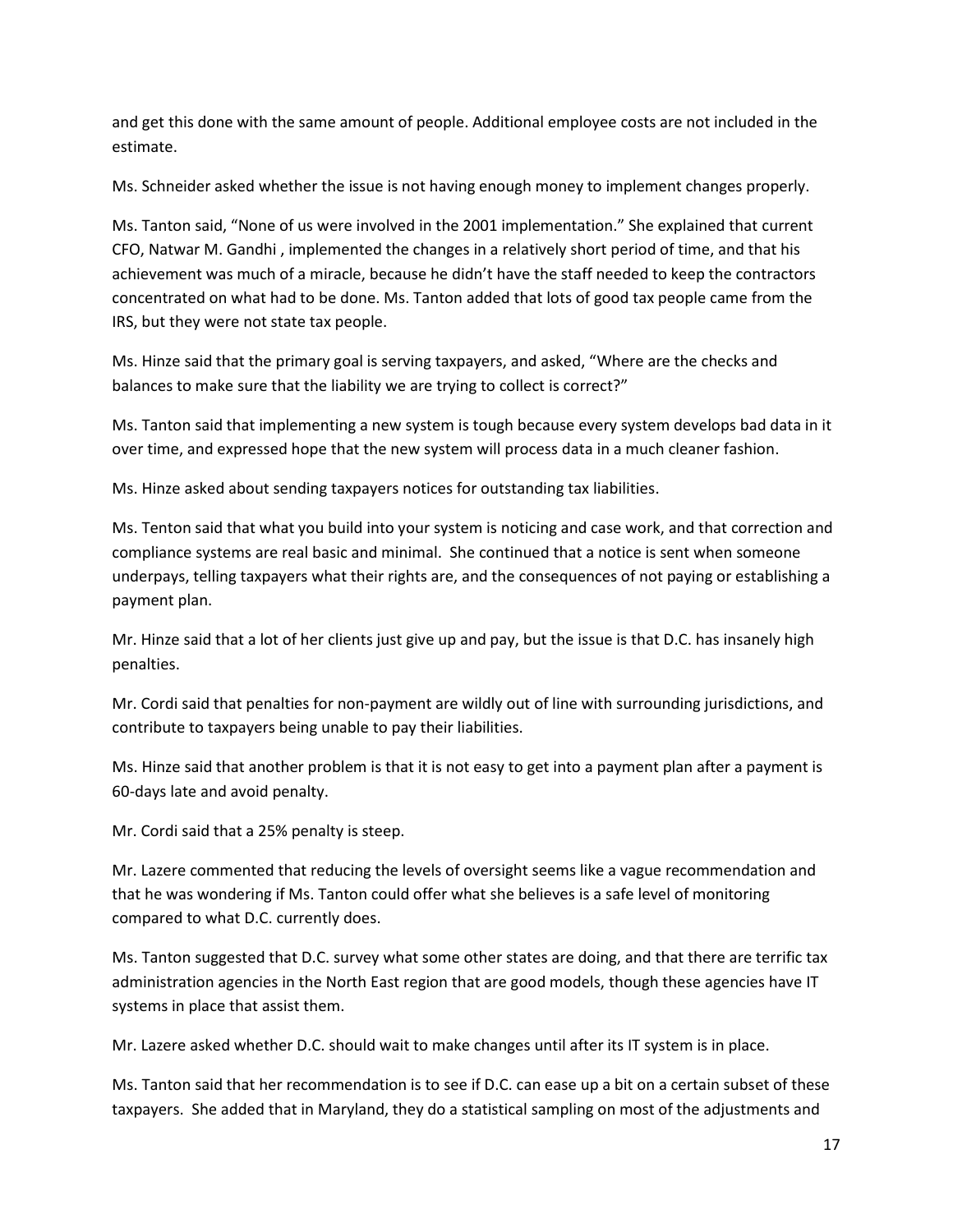refunds that are being authorized, but this burdens their agency, and draws from good resources within the agency.

Mr. Lazere said that the Commission could give a vague recommendation, but would like to do something more specific. He asked Mr. Cordi what he thinks about the recommendation to create an adjustments unit within OTR.

Mr. Cordi said that currently, adjustments come out from multiple units, and that a centralized unit for making adjustments makes some sense.

Mr. Williams asked Mr. Cordi to talk more about the idea for a new third tier of appeals.

Ms. Tanton said that it is her understanding that D.C. cases are not getting scheduled and heard because the court is bogged down with casework. She noted that this puts pressure on OTR to settle these cases as a result.

Mr. Cordi said that the problem is that the Superior Court has a backlog that varies between 700 and 1,200 real property assessment tax cases, but the court is hearing cases at a pace not exceeding two cases per year. He added that the entire effort of the Superior Court is directed toward coercing the parties into settling, and that there are 400 to 500 settlements a year. He commented that trial court is not the place to do annual valuations of property.

Mr. Syphax said that there is a proposal to have RPTAC's decisions not go up to the Superior Court, which is controversial.

Mr. Williams noted that this idea is contrary to the whole notion of administrative law.

Mr. Brunori said that it is his understanding that Georgia has just adopted a tax court, and the American Bar Association routinely recommends adopting such a solution.

Ms. Collins asked whether there is any sense of how much personnel time has been lost because of auditing and the checking.

Ms. Tanton responded that D.C. has lost staff and increased the auditing role, which means that there is less staff to do other things. The impact of entertaining a separation of duties, is that some things will be done twice.

Ms. Collins asked if people with multiple homes get the homestead deduction on each home.

Mr. Cordi said that they are not supposed to, and that his office is now looking at states like Maryland, that have gone through a long process of centralizing the homestead deduction, and talking to them to sniff out D.C. residents who are claiming homesteads in Maryland and D.C.

Mr. Fitzroy Lee said that as part of the process they started capturing Social Security numbers.